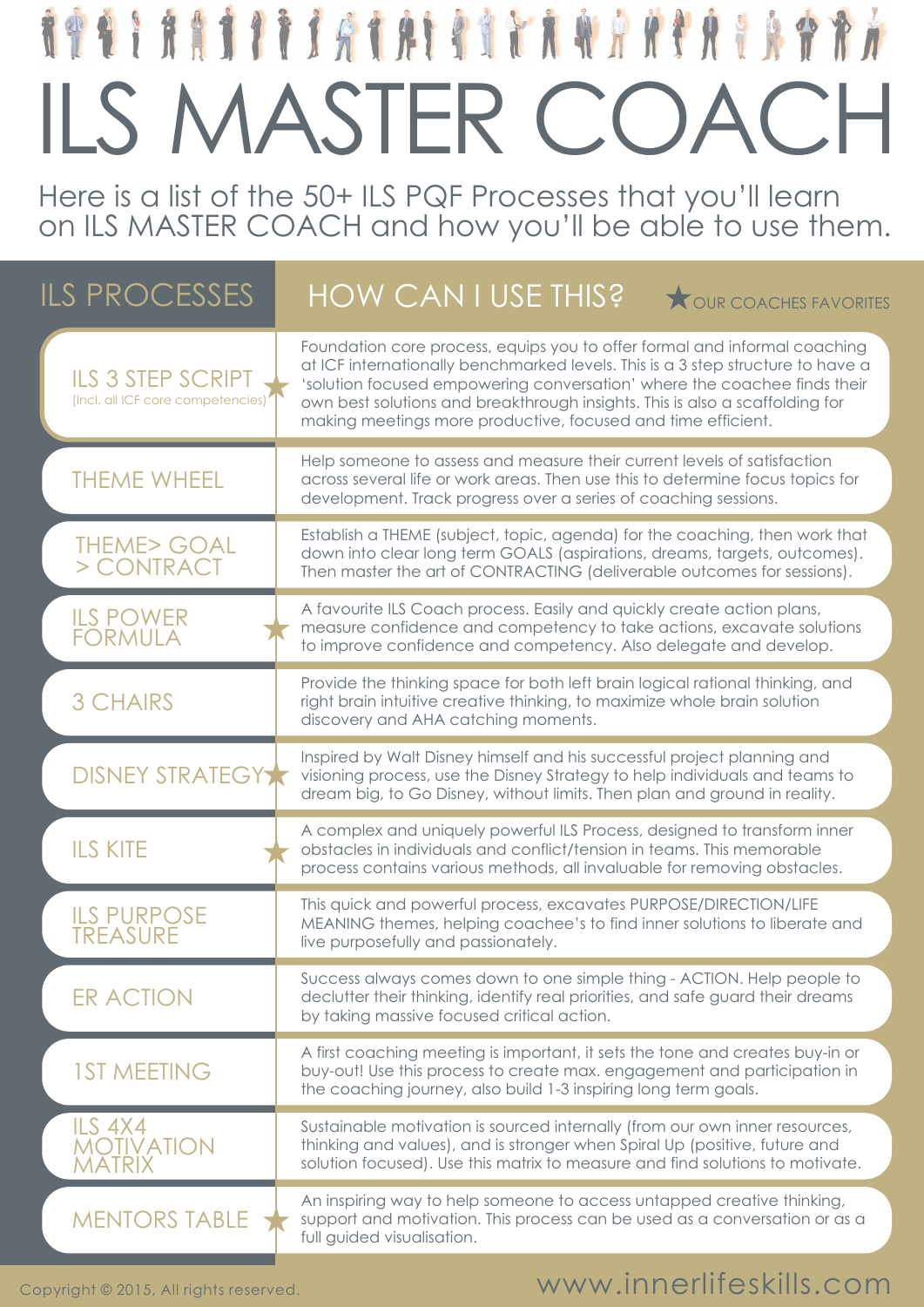| <b>ILS PROCESSES</b>                | HOW CAN I USE THIS?<br><b>TOUR COACHES FAVORITES</b>                                                                                                                                                                                      |
|-------------------------------------|-------------------------------------------------------------------------------------------------------------------------------------------------------------------------------------------------------------------------------------------|
| <b>REVIEW SESSION</b>               | Used after several coaching sessions have been completed, this process<br>helps the coach and coachee to reflect, review and revise. This keeps the<br>coaching journey powerful and relevant.                                            |
| <b>ILS STICKY</b><br><b>CONTENT</b> | Get clear on how to build a brand (personal brand, product, team or<br>business), the critical element is to be STICKY. This process gets the coachee<br>thinking STICKY, empowering them to create buy-in and win deals.                 |
| <b>ILS T-SHIRT</b>                  | For young children, or the child within, an interactive and engaging<br>"game" process that explores the coachee's masks and self awareness.<br>Helpful for personal growth, wholeness and inner obstacle transformation.                 |
| <b>ILS HERO QUEST</b>               | An imaginative and fun process that invites the coachee to write a<br>fantasy/fable like story, with themselves as hero overcoming a quest or<br>conquering a villain. The story reveals surprising subconscious solutions.               |
| <b>ILS GROUP</b><br><b>COACHING</b> | A structure with insights from our expert team and group coaches, into how<br>to best coach groups. Invaluable for coaches who want to maximise their<br>coaching with group work.                                                        |
| <b>ILS ANIMAL<br/>METAPHOR</b>      | The subconscious mind holds a wealth of insights and unseen solutions. By<br>using this process, a fun discussion about favourite animals can unlock<br>these powerful insights and unseen solutions.                                     |
| <b>ILS NICHE DIGGER</b>             | Help someone to brainstorm and resolve the best niche markets for their<br>product, services or business. A simple and useful process to bring<br>awareness to the value of niche marketing.                                              |
| <b>ILS MARKET</b><br>PLANNER        | Facilitate a coachee's brainstorming and planning of a comprehensive<br>winning presentation, whether they are selling a service or product OR<br>creating buy-in and support for an idea.                                                |
| ILS ABC'S                           | One of the ILS core critical processes, the ABC's is a must for getting yourself<br>and others into the "zone" of intuitive, natural peak performance. Loved by<br>athletes, leaders, coaches, singers and speakers, this is a must have! |
| <b>ILS FIND A WAY</b>               | Unlock someone's problem solving and decision making with a process<br>designed to break through limited "there is no way" or "there is only a right<br>way" thinking. This works well with other ILS processes.                          |
| <b>ILS FLOW CHECKS</b>              | Support the coachee in accessing their more intuitive inner resources, to<br>make decisions and problem solve obstacles. Scales and measures add a<br>left brain element to an otherwise very right brain process.                        |
| <b>ILS OPEN CLOSED</b>              | Similar to FLOW CHECKS, this process builds the coachee's inner awareness,<br>helping them to gain their own insights into which paths/actions/solutions<br>resonate with them and align with their truth and core values.                |
| <b>ILS CENTRE</b>                   | The surface mind, though helpful can offer only limited resources. This<br>process is simple and yet powerfully transformative. It is designed to easily<br>help a coachee to access wisdom, insights and an intuitive perspective.       |
| $ILS I = EYE$                       | A process that suits personal transformation, increased self-awareness and<br>growth coaching. The formula is a framework that invites self discovery and<br>awakens the coachee's insights into how they view life and themselves.       |
| <b>ILS JUST ME</b>                  | Just as all the processes are helpful for the coach to self coach, as well as<br>for coaching others, this is especially true of this one. Disconnect and<br>detach from carrying others burdens and troubles, relax into "Just me."      |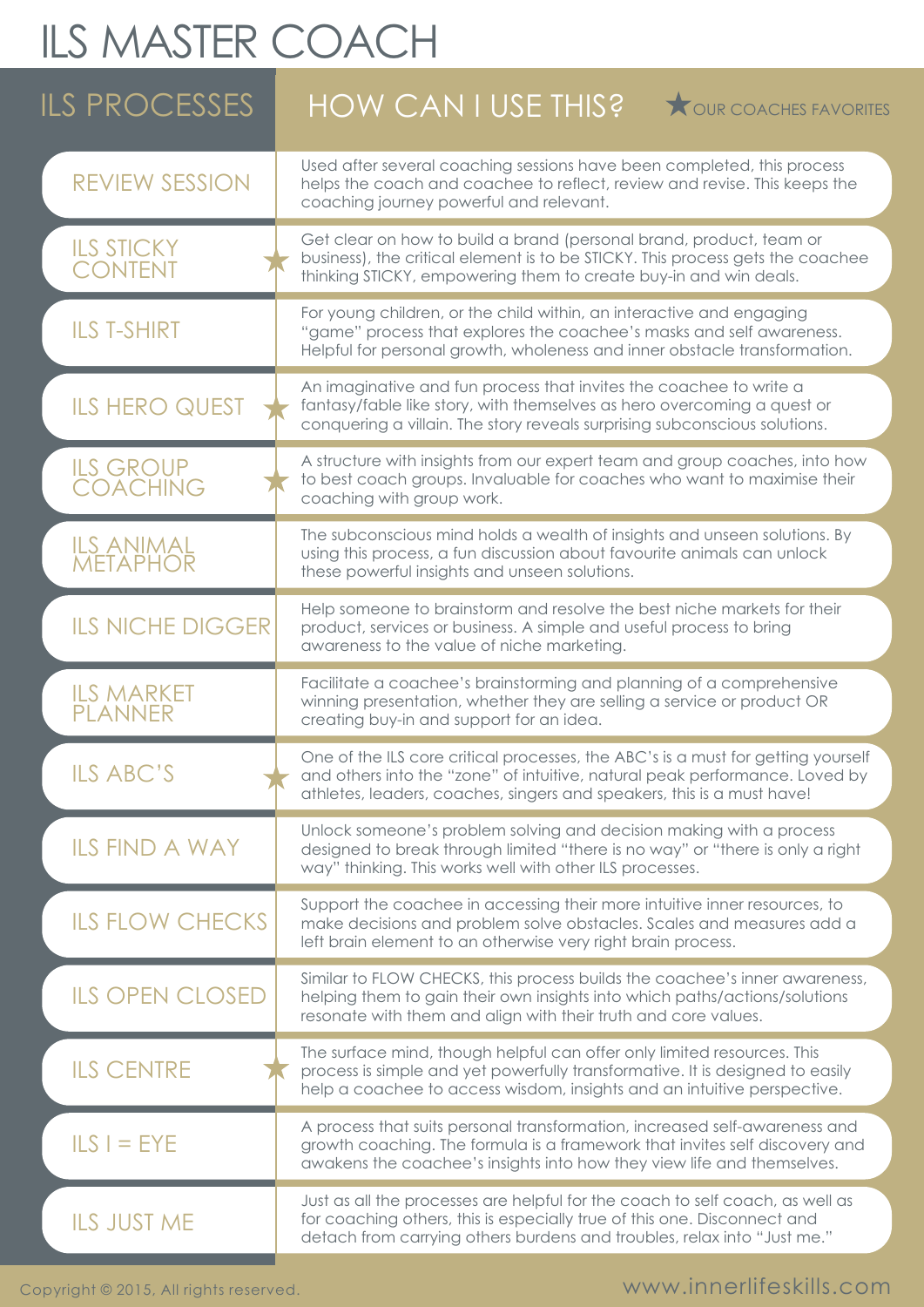| <b>ILS WISDOM WELLA</b>                | A cornerstone ILS ethic, is that all people have inner resources (insights,<br>strengths, wisdom) and that we need only skillfully hold the right space, ask<br>the right questions, in the right way to access the Inner Wisdom Well. |
|----------------------------------------|----------------------------------------------------------------------------------------------------------------------------------------------------------------------------------------------------------------------------------------|
| <b>ILS HOLES2</b><br><b>WHOLENESS</b>  | This process honors that we are all whole and complete, and supports the<br>coachee in being able to find their own way back to claiming their<br>wholeness. Ideal for self empowerment, personal growth coaching.                     |
| <b>ILS POLARITY<br/>PENDULUM</b>       | This process gives a structure for deep inner work - allowing a coachee to<br>gently look at their inner worlds and integrate/own/reclaim their wholeness.<br>This is personal transformation coaching at its best.                    |
| <b>ILS POWER</b><br><b>COLUMNS</b>     | How much time and energy is wasted by focusing on what we have no<br>power to change? This process helps bring clarity, where the coachee<br>discovers what is truly in their power and what is not.                                   |
| $ILS$ $P = R + C$                      | Power = Responsibility (ability to respond) + Choice. To empower we coach<br>people to become aware of their choices, and then to become confident<br>and capable of taking action on those choices.                                   |
| <b>ILS EQUAL TO</b><br><b>OUTCOMES</b> | Fear and concerns for "what if" can paralyse our progress, decision making<br>and action taking. This guided visualisation style process is designed to help<br>a coachee to become equal to their feared and best possible futures.   |
| ILS "LLL"                              | A wholeness process that affirms our innate wholeness and supports a<br>coachee to gain massive self awareness as they explore the qualities and<br>parts of themselves that they have suppressed or evicted.                          |
| <b>ILS JIGSAW<br/>RELATING</b>         | A relationship process, that builds personal accountability and awareness in<br>the context of past or current relationship problems. Useful for couple<br>coaching, team dynamic coaching and all relationship themes.                |
| <b>ILS EQUAL TO</b><br><b>BRIDGE</b>   | Empower and awaken solutions to help the coachee or coachee's to build<br>bridges to family, loved ones or work teams. This is a solution excavating,<br>awareness bringing process for relationship coaching.                         |
| ILS INNER CHIL<br><b>ADULT PARENT</b>  | Inspired by Transactional Analysis, this process builds self awareness of the<br>inner child - adult - parent dynamic. Suitable for coaching sessions where<br>the coachee has asked to gain insight into their inner dynamics.        |
| <b>ILS BELONGING</b>                   | The theme of belonging is the backdrop for this deeply explorative<br>processes. This can be used for a coachee's personal sense of belonging in<br>groups, family or working communities.                                             |
| <b>ILS PLACEMENT</b>                   | The theme of placement is the backdrop for this deeply explorative<br>processes. This can be used for a coachee's personal sense of where they<br>belong (their true place) in groups, family or working communities.                  |
| <b>ILS BURDENS</b>                     | The theme of carrying others burdens is the backdrop for this deeply<br>explorative processes. This can be used for a coachee's personal sense of<br>carrying others burdens in groups, family or working communities.                 |
| <b>ILS GIFTS</b>                       | The theme of gifts is the backdrop for this deeply explorative processes. This<br>can be used for a coachee's personal access to the gifts that come from<br>groups, family or working communities.                                    |
| <b>ILS DREAM WORK</b>                  | A simple and enjoyable process to help a coachee to interpret their own<br>dreams, by finding the symbolic meanings behind dreamscape objects,<br>people and places.                                                                   |
| <b>ILS BEING/DOING</b>                 | Suitable for "life purpose", "direction" theme sessions, this process explores<br>the hierarchy of doing vs. being. Do we make who we are based on what<br>we do? Or do we make what we do an expression of what we are?               |